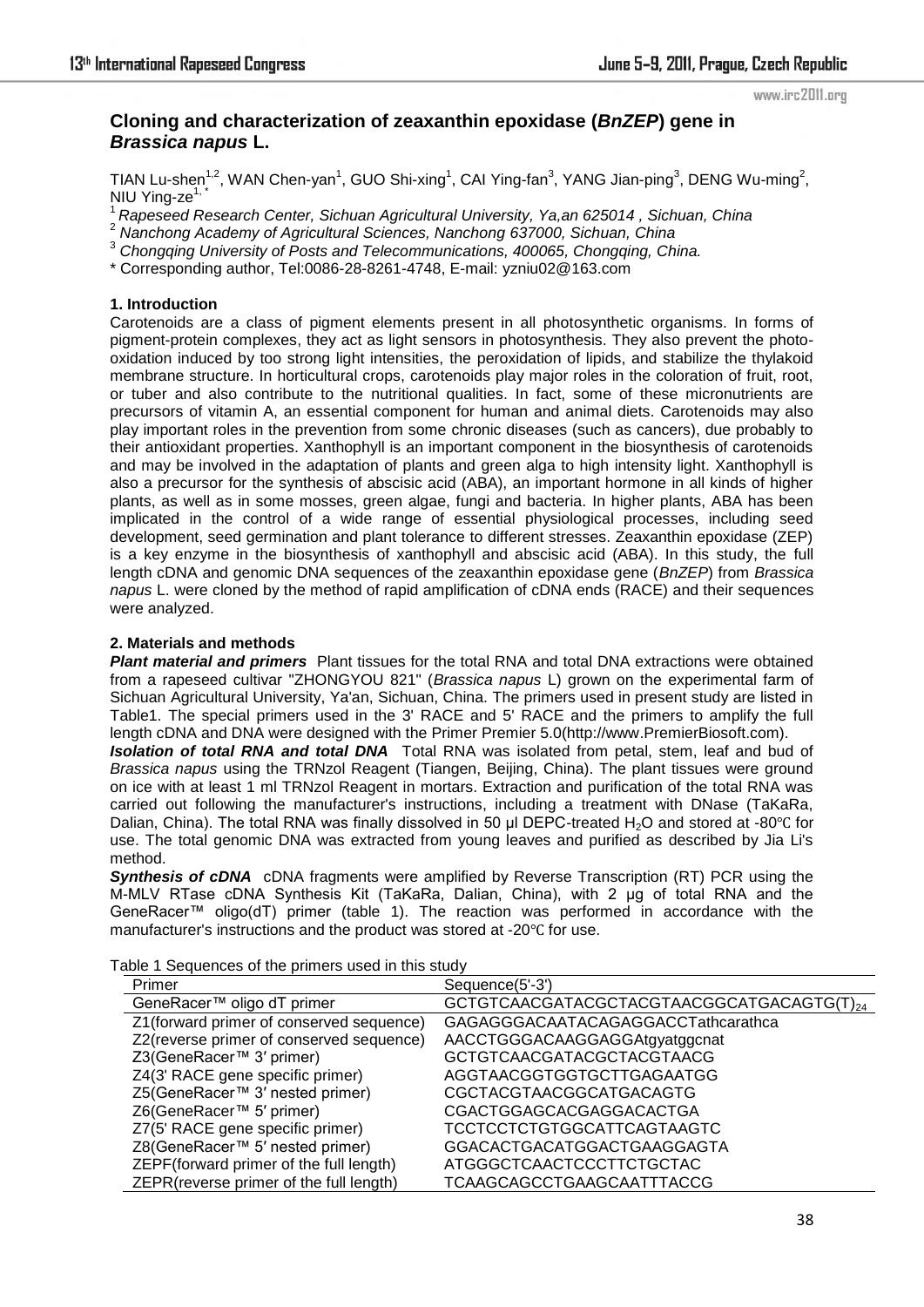**Amplification of the conserved sequence of BnZEP** A pair of degenerate primers Z1 and Z2 (see table 1) were designed as described by Henikoff S and Henikoff J G's method. The PCR was conducted with 1 μl cDNA in 50 μl reaction volume by a PTC1000 PCR Thermal Cycler (Bio-RAD, USA) using the PrimeSTAR<sup>®</sup> HS DNA Polymerase (TaKaRa, Dalian, China). The reaction was programmed for 30 cycles at 98℃ for 10 sec, 68℃ for 1 min. The amplified product was separated on a 2% agarose gel and stained with Glod-View (a substitute of ethidium bromide). The band with the expected size was excised out and the amplified DNA fragment was recovered and purified using the AxyPrep DNA Gel Extraction Kit (AxyGEN, USA).

*Cloning and sequencing of the conserved sequence* The recovered conserved sequence of BnZEP gene was cloned into the pMD<sup>®</sup>19-T Vector (TaKaRa, Dalian, China), and then transformed into *E. coli* DH5α competent cells (Tiagen, Beijing, China). The DNA insert in the recombinant clones was amplified by PCR with the designed degenerate primers used above, and then were sequenced in both directions by the Invitrogen Life Technologies Co. LTD (Shanghai, China).

*Rapid amplification of cDNA ends (3' RACE and 5' RACE)* The 3' RACE and 5' RACE amplifications were performed using the GeneRacer™ Kit (Invitrogen, USA) and the GeneRacer™ oligo(dT) primer (table 1). The 3' RACE was conducted with the primer pair Z3 and Z4 (table 1) using the PrimeSTAR® HS DNA Polymerase. A nested PCR was carried out using similar conditions with 1 μl of the 3' RACE product as template, together with the primer pair Z4 and Z5. The 5' RACE was accordingly performed using the primer pair Z6 and Z7. A nested PCR was conducted with 1 μl of the 5' RACE product as template, and the primer pair Z7 and Z8 using the same PCR program. The 3' and 5' nested PCR products were recovered and purified, then cloned into the pMD®19-T Vector. The recombinant clones were identified by PCR amplification with the sequencing primer (M13) and the gene specific primer pair Z4-Z5 or Z7-Z8. They were then sequenced as described above. The full length cDNA sequence of *BnZEP* was obtained by an electronic assembly of the 3' RACE, the 5' RACE and the conserved sequence using the DNAStar software. The open read frame (ORF) was predicted using the ORFFinder program (http://www.ncbi.nlm.gov/gorf/gorf.html). The full length cDNA and DNA sequences were confirmed using the primer pair ZEPF and ZEPR (table 1) with 1 μl genomic DNA or cDNA from the previous experiments as templates.

*Sequence analysis* The nucleotide sequences of the cDNA and DNA fragments of *BnZEP* gene were determined by an ABI-PRISM 3730 sequencer (USA). Homologous amino acid sequences were searched by BlastP from the non-redundant protein sequences (nr) database on the NCBI (http://www.ncbi.nlm.nih.gov). A phylogenetic tree was constructed using the MEGA version 3.1 by the Neighbor-Joining method.

## **3. Results and Discussion**

## *The full length cDNA and genomic DNA Sequences of BnZEP*

A 582 base pair (bp) fragment was obtained with the degenerate primers Z1 and Z2 (Figure 1, lane 2). A fragment of 1480 bp (Figure 1, lane 3) was obtained by the 3' RACE, and a fragment of 755 bp (Figure 1, lane 4) by the 5' RACE. The full length cDNA sequence of *BnZEP* gene obtained by the electronic assembly of the 3' RACE, the 5' RACE, and the degenerate primer amplified sequences was 2226 bp (GenBank accession number, GU361616). The full length cDNA sequence of *BnZEP* obtained from the cDNA sample by the primer pair ZEPF and ZEPR was same in length (Figure 1, lane 5). The full length genomic DNA sequence of *BnZEP* (GenBank accession number, GU561839)was 3268 bp (Figure 1, lane 6).



Figure 1 Electrophoresis of the RACE and the full length PCR products on 2% agarose gel. Lane 1: DL2000 marker; lane 2: fragment cDNA; lane 3: 3' RACE product; lane 4: 5' RACE product; lane 5: the full length cDNA of *BnZEP*; lane 6: the full length genomic DNA of *BnZEP*; Lane 7: 500bp DNA ladder marker.

## *Sequence Analysis of the BnZEP*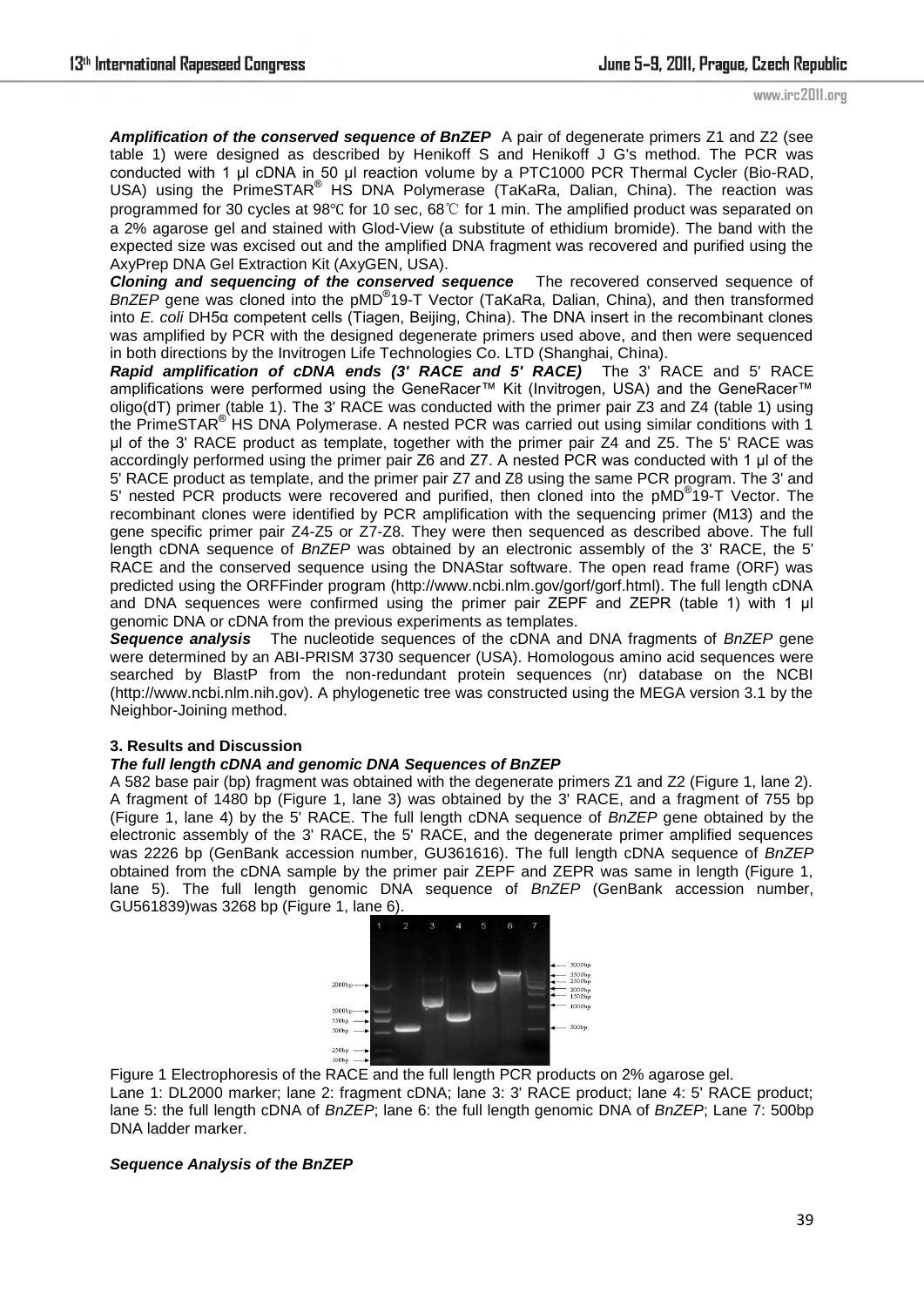www.irc2011.org

The full length cDNA sequence and the deduced amino acid sequence (below the nucleotide sequence) of the *BnZEP* gene were shown in Figure 2. The full length cDNA sequence was 2228 bp, with an ORF of 2010 bp, encoding a 669 amino acid polypeptide. The predicted molecular weight of the polypeptide was 73.8 k Daltons, with an isoelectric point (pI) 6.5. Analyses indicated that the cDNA sequence of *BnZEP* gene was composed of a 57 bp 5'-end UTR and a 161 bp 3'-end UTR. The full length DNA sequence of *BnZEP* gene from the genomic DNA sample contained 16 exons and 15 introns. From a protein-protein BLAST and a multiple alignment analysis it was shown that the deduced amino acid sequence of *BnZEP* had a high homology with those from other plant species (Figure 3). The amino acid sequence of *BnZEP* was 98% homologous with *Brassica rapa* (FJ606830), 92% with *Thellungiella halophila* (AY842302), 89% with *Arabidopsis thaliana* (AF281655), 71% with *Prunus armeniaca* (AF159948), 69% with *Vitis vinifera* (AY337615 ) and *Citrus unshiu* (AB075547 ), 68% with Cucmis sativus (HM590935) and *Citrus maxima* (EU798287) , 67% with *Solanum lycopersicum* (EU004202), 66% with *Gentiana lutea* (EF203254), 65% with *Solanum tuberosm* (DQ206629), and 63% with *Zea mays* (EU970775). Further studies are underway to understand the functions of the cloned *BnZEP* gene.

| $\mathbf{1}$ | agaagaagcgcaccacaaagaaaacttttgtatccttagcttgctcctctcatcgagATGGGCTCAACTCCCTTCTGC                                                                                                                                                              |
|--------------|---------------------------------------------------------------------------------------------------------------------------------------------------------------------------------------------------------------------------------------------|
| $\mathbf{1}$ | G<br>s<br>$\mathbb{P}$<br>F<br>C<br>т<br>м                                                                                                                                                                                                  |
| 79           | TACTCAATCAACCCATCTCCATCTAAGCTCGATTTCACCAGGACCCACGCGTTCAGCCCCGTCGCCAAACAGTTCTAC                                                                                                                                                              |
| 8            | Y<br>S<br>$\mathbb{D}$<br>т<br>R<br>S<br>$\mathbb{P}$<br>V<br>N<br>P<br>s<br>P<br>s<br>K<br>L<br>F<br>т<br>H<br>$\overline{A}$<br>F<br>A<br>К<br>$\circ$<br>Y                                                                               |
| 157          | CTCGACTTACCGTCGTTCTCCGGCAAATCGGGAGGGGATTATCGGGGTTAAGAAAGCGTCGAGCTTTAATCGGAGTA                                                                                                                                                               |
| 34           | S<br>S<br>G<br>$_{\rm K}$<br>s<br>G<br>G<br>G<br>s<br>G<br>R<br>R<br>R<br>L<br>D<br>L<br>P<br>F<br>L.<br>T.<br>K<br>$\mathcal{A}$<br>L<br>T<br>G<br>V                                                                                       |
| 235          | AAGGCCGCGGCGGCGACTTTGTTGGCGGAAGAGGAGAAGCGGGAGACACTAACCGAGAGTAAGAAGAAACCGAGAGTT                                                                                                                                                              |
| 60           | A<br>A<br>A<br>T<br>T.<br>т.<br>A<br>E<br>E<br>E<br>$_{K}$<br>$\mathbb{R}$<br>E<br>T<br>$\mathcal{F}$<br>T<br>E<br>s<br>K<br>ĸ<br>$\mathbb{P}$<br>ĸ<br>K<br>R<br><b>A</b>                                                                   |
| 313          | CTCGTGGCCGGAGGCGGAATCGGAGGTTTGGTGTTCGCTCTCGCGGCGAAGAAGAAGGGTTCGATGTGTTGGTGTTC                                                                                                                                                               |
| 86           | L.<br>V<br>A<br>G<br>G<br>G<br>G<br>L<br>F<br>A<br>L<br>A<br>A<br>K<br>K<br>K<br>G<br>$\overline{\mathbb{H}}$<br>D<br>V<br>Τ.<br>37<br>G<br>т<br>T.Z<br>F                                                                                   |
| 391          | GAGAAAGACTTAAGCGCCATAAGAGGAGAAGGACAGTACAGAGGTCCGATTCAGATACAGAGCAACGCCTTGGCTGCT                                                                                                                                                              |
| 112          | L<br>S<br>$\overline{A}$<br>R<br>E<br>$\circ$<br>Y<br>R<br>G<br>P<br>I<br>$\circ$<br>I<br>$\circ$<br>S<br>N<br>E<br>К<br>D<br>T<br>G<br>G<br>$\mathcal{A}$<br>L.<br>A<br>$\mathcal{A}$                                                      |
| 469          | CTGGAAGCTATCGATATCGGTGTTGCTGAAGAAGTCATGGAGGCTGGATGTATCACCGGTGATCGGATTAACGGCCTC                                                                                                                                                              |
| 138          | L<br>E.<br>A<br>T<br>D<br>G<br>$\mathbb{A}$<br>E<br>E<br>V<br>E<br>$\mathbb{A}$<br>G<br>C<br>T<br>T<br>G<br>$\mathbb{R}$<br>I<br>I<br>v<br>М<br>D<br>N<br>G<br>L                                                                            |
| 547          | GTCGACGGTGTCTCTGGCACTTGGTATGTCAAGTTTGATACTTTCACTCCTGCGGCGTCACGTGGACTACCTGTGACT                                                                                                                                                              |
| 164          | $\overline{V}$<br>$\Gamma$<br>G<br>s<br>$G_{\overline{z}}$<br>т<br>Y<br>$\mathcal{V}$<br>$_{\rm K}$<br>F<br>$\Box$<br>т<br>$\overline{\mathbb{H}^*}$<br>T<br>$\mathbb P$<br>A<br>A<br>S<br>R.<br>G<br>Τ.<br>$\mathbb{P}$<br><b>A</b><br>To7 |
| 625          | CGGGTGATTAGCAGAATGACTCTGCAGCAGATCTTGGCACGTGCGGTTGGTGAAGAAATTATTAGAAACGAGAGTAAT                                                                                                                                                              |
| 190          | E<br>R<br>V<br>T<br>S<br>R<br>M<br>т<br>L<br>$\circ$<br>$\circ$<br>I<br>L.<br>$\overline{A}$<br>$\mathbb{R}$<br>A<br>V<br>G<br>E<br>I<br>I<br>R<br>N<br>E<br>S<br>N                                                                         |
| 703          | GTTGTTGATTTTGAAGATTCTGGAGATAAGGTAACGGTGGTGCTTGAGAATGGACAACGTTACGACGGTGATCTACTT                                                                                                                                                              |
| 216          | K<br>E<br>V<br>D<br>F<br>E.<br>D<br>S<br>G<br>$\mathcal{D}$<br>V<br>T<br>V<br>v<br>L<br>N<br>G<br>$\circ$<br>R<br>Y<br>D<br>Ð<br>G                                                                                                          |
| 781          | GTTGGTGCAGATGGCATATGGTCTAAAGTGAGAAACAACTTGTTTGGTCGGAGTGAAGCTACTTATTCAGGCTACACT                                                                                                                                                              |
| 242          | $\mathbf{V}$<br>A<br>G<br>S<br>$\mathbb{K}$<br>$\mathbb{R}$<br>G<br>S<br>T<br>Y<br>G<br>$\Gamma$<br>T<br>M<br>V<br>N<br>N<br>L<br>F<br>R<br>E<br>A<br>s<br>G<br>Y<br>T                                                                      |
| 859          | TGTTACACTGGTATTGCAGATTTTGTACCAGCTGATATCGAGTCTGTTGGCTACCGAGTTTTCTTGGGACACAAGCAA                                                                                                                                                              |
| 268          | S<br>C<br>Y<br>T<br>G<br>T<br>A<br>D<br>F<br>V<br>$\mathbb{P}$<br>A<br>D<br>I<br>E<br>V<br>G<br>Y<br>R<br>V<br>F<br>т.<br>G<br>H<br>К<br>$\circ$                                                                                            |
| 937          | TACTTCGTTTCTTCTGATGTTGGTGGTGGAAAGATGCAATGGTATGCGTTCCATGAGGAAGCAGCTGGTGGGGTTGAT                                                                                                                                                              |
| 294          | Y<br>$\mathbf{F}$<br>V<br>S<br>S<br>D<br>$\overline{V}$<br>G<br>G<br>$_{\rm K}$<br>M<br>$\circ$<br>W<br>Y<br>A<br>$\overline{\mathbf{F}}$<br>H<br>E.<br>E.<br>$\overline{A}$<br>$\overline{A}$<br>G<br>G<br>$\nabla$<br>G<br>D.             |
| 1015         | GCTCCCAATGGTATGAAGAAAAGACTGTTTGATATATTTGAAGGTTGGTGCGACAATGTGCTGGATTTATTGCAAGCC                                                                                                                                                              |
| 320          | R.<br>F<br>$\mathbb{D}$<br>T<br>F<br>E<br>G<br>C<br>D<br>N<br>A<br>N<br>G<br>M<br>K<br>K<br>Т.<br>w<br>v<br>т.<br>D<br>$\circ$                                                                                                              |
| 1093         | ACTGAGGAGGAAGCGATTCTGAGAAGAGATATATATGATAGAAGTCCTAGTTTCACTTGGGGTAAAGGACGTGTTACG                                                                                                                                                              |
| 346          | T.<br>R<br>Y<br>$\mathbb R$<br>s<br>P<br>S<br>F<br>T<br>K<br>E.<br>E.<br>E.<br>$\mathcal{A}$<br>T.<br>T.<br>R<br>D<br>T.<br>D<br>To7<br>G<br>G<br>R<br>$\sqrt{ }$<br>T.                                                                     |
| 1171         | CTTCTCGGTGATTCTATTCATGCAATGCAGCCAAATATGGGTCAAGGTGGATGCATGGCCATTGAGGACAGTTTTCAA                                                                                                                                                              |
| 372          | G<br>S<br>$\mathbb{P}$<br>G<br>E<br>L.<br>L<br>D<br>T.<br>H<br>A<br>M<br>$\circ$<br>N<br>M<br>G<br>$\circ$<br>G<br>C<br>M<br>$\mathcal{A}$<br>I<br>D<br>S<br>F                                                                              |
| 1249         | CTAGGATTGGAGCTTGAACAAGCATGGAAACAGAGTGTTGAAACTAATACACCTGTTGATGTTGTTTCCTCTTTGAGA                                                                                                                                                              |
| 398          | L.<br>$\subset$<br>т.<br>E.<br>T.<br>E.<br>$\circ$<br>$\overline{A}$<br>W<br>K<br>$\circ$<br>S<br>$\overline{V}$<br>E.<br>T<br>N<br>T<br>$\mathbb{D}$<br>V<br>D<br>$\overline{V}$<br>$\overline{V}$<br>S<br>S<br>T.<br>R                    |
| 1327         | AGATACGAGGAATCTAGAAGACTAAGAGTTGCTATTATCCATGGAATGGCGAGAATGGCTGCAATAATGGCTTCCACT                                                                                                                                                              |
| 424          | E.<br>A<br>R<br>Y<br>E.<br>s<br>R<br>R<br>т.<br>$\mathbb R$<br>$\mathbf{V}$<br>А<br>T<br>т<br>H<br>G<br>M<br>$\overline{A}$<br>R<br>M<br>A<br>$\overline{A}$<br>т<br>M<br>T.                                                                |
| 1405         | TACAAAGCATACTTGGGTGTTGGGCTTGGTCCTCTCTCTTTTCTTGACCAAGTTTAGAGTACCGCATCCGGGAAGAGTA                                                                                                                                                             |
| 450          | Y<br>$_{\rm K}$<br>A<br>L<br>G<br>G<br>L<br>G<br>$\mathbb{P}$<br>L<br>S<br>$\mathbf{F}$<br>L<br>T<br>$_{\rm K}$<br>$\mathbf{F}$<br>$\mathbb R$<br>V<br>$\mathbb P$<br>H<br>$\mathbb{P}$<br>$\mathbb{G}$<br>R<br>Y<br>V<br>V                 |
| 1483         | GGTGGGAGATTCTTCATTGACATTGCTATGCCTTTGATGCTTAACTGGGTCCTTGGTGGTAACAGTGAGAAACTCGAA                                                                                                                                                              |
| 476          | G<br>G<br>R<br>$\mathbb{P}$<br>G<br>S<br>F<br>F<br>I<br>D<br>I<br>A<br>M<br>L.<br>M<br>L.<br>N<br>M<br>V<br>L<br>G<br>N<br>E<br>K<br>L<br>E                                                                                                 |
| 1561         | GGAAGGCCACCTAGTTGCAGACTCACTGACAAAGCTGATGACCGCCTTCGTGAGTGGTTTGAAGACGACGAAGCTCTT                                                                                                                                                              |
| 502          | G<br>R<br>$\mathbb{P}$<br>$\mathsf{P}$<br>S<br>C<br>R<br>T.<br>T<br>D<br>K<br>$\mathbb{A}$<br>D<br>D<br>R<br>T.<br>R<br>E.<br><b>W</b><br>F<br>E.<br>D<br>$\Gamma$<br>E.<br>A<br>T.                                                         |
| 1639         | GAACGTACTATTAACGGAGAGTGGTATCTCATTCCACATGGCAACGAGTGTAGCGTTTCTGAAACATTACGTCTAACC                                                                                                                                                              |
| 528          | E.<br>S<br>S<br>E.<br>T<br>R<br>E<br>T<br>N<br>G<br>E<br>W<br>Y<br>L<br>T.<br>$\mathbf{P}$<br>H<br>G<br>N<br>C<br>V<br>L<br>T                                                                                                               |
| 1717         | AAAGATGAGGATCAGCCTTGCATTGTCGGAAGTGAACCAGACCAAGATTTTCCTGGAATGCACATTGTGATCCCTTCC                                                                                                                                                              |
| 554          | K<br>$\mathcal{C}$<br>V<br>G<br>S<br>E<br>$\mathbb{P}$<br>$\circ$<br>D<br>F<br>$\mathbb{P}$<br>G<br>M<br>I<br>T<br>S<br>D<br>E<br>D<br>O<br>$_{\rm P}$<br>I<br>D<br>H<br>V<br>$\mathbb{P}$                                                  |
| 1795         | CCTCAGGTATCGAAGATGCATGCGCGTGTGATTTACAAAGATGGAGCTTTCTTCGTGATGGATCTTCGAAGCGAACAC                                                                                                                                                              |
| 580          | $\mathbf{P}$<br>s<br>K<br>G<br>R<br>s<br>E<br>$\circ$<br>V<br>M<br>H<br>$\mathcal{A}$<br>R<br>V<br>I<br>Y<br>ĸ<br>D<br>$\mathcal{A}$<br>F<br>F<br>V<br>М<br>D<br>L.<br>H                                                                    |
| 1873         | GGGACCTATCTCACCGATAACGAAGGAGGAAAATACAGAGTGACACCAAACTTCCCGGCCCGGTTTAGACCGTCTGAT                                                                                                                                                              |
| 606          | T<br>E.<br>R<br>V<br>T<br>$\mathbf{P}$<br>F<br>$\mathbb{R}$<br>F<br>G<br>T<br>Y<br>T.<br>D<br>N<br>G<br>G<br>K<br>Y<br>N<br>$\mathbf{P}$<br>A<br>$\mathbb{R}$<br>$\mathbb{P}$<br>S<br>D.                                                    |
| 1951         | ATCATCGAGTTTGGTTCGGACAAGAAGGCGGCGTTTAGGGTCAAGGTGATCAGGACAACTCCCAAATTGACGAGAAGG                                                                                                                                                              |
| 632          | S<br>A<br>$\mathbb R$<br>R<br>T<br>T<br>T<br>T.<br>E.<br>G<br>D<br>$_{\rm K}$<br>$_{\rm K}$<br>A<br>F<br>V<br>$_{\rm K}$<br>$\vee$<br>$\top$<br>$\mathbb{P}$<br>K<br>L<br>$\mathbb{R}$<br>T.<br>F                                           |
| 2029         | GATGAGAAGAGTGACGGTAAATTGCTTCAGGCTGCTTGAtacttaagtaaaccgacggtgaatttaagaaaaaaaga                                                                                                                                                               |
| 658          | $\mathcal{M}$<br>D<br>E<br>$_{\rm K}$<br>S<br>D<br>K<br>L<br>L<br>$\circ$<br>$\mathbb{A}$<br>$\mathbb{A}$<br>G                                                                                                                              |
| 2107         | tcagtttggcagataatgtgtagtaattgtcacaaaaaagaaaattaatatattacctgcattgcaatgtatatagtc                                                                                                                                                              |
| 2185         | tgaaacaaaggataatttatacagaacgttttctctttaaaaaa                                                                                                                                                                                                |
|              |                                                                                                                                                                                                                                             |

Figure 2 Nucleotide and deduced amino acid sequence of *BnZEP*. The nucleotides underlined show the positions of primers used in the experiment. The start codon ATG is indicated with bold and the stop codon TGA is indicated with bold and by an asterisk.



Figure 3 Phylogenetic relationship based on the amino acid sequence comparisons of *BnZEP*. GenBank accession numbers are shown after the species names.